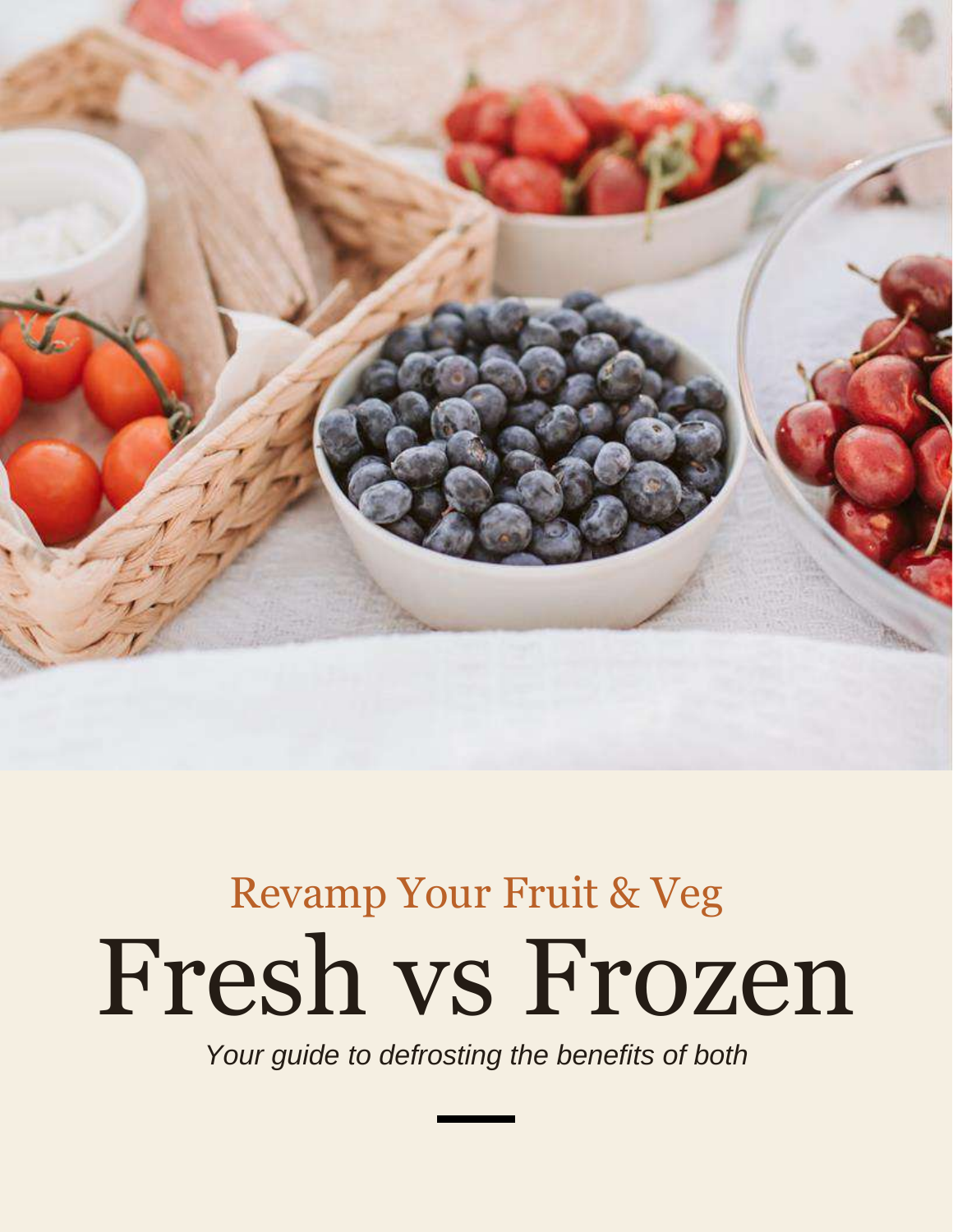Picture healthy food…you likely think of fresh fruit and vegetables, like juicy berries, ripe tomatoes, crunchy carrots and vibrant broccoli. All packed neatly in the fridge, ready for that inspiring smoothie, salad, stir-fry, or side dish.

That's because we all know that fruit and veg is great for our bodies, protecting us against a variety of health issues, and they make us feel great, too.

But what about frozen fruit and veg…why doesn't that spring to mind?

Despite storage and nutritional advantages, consumption of frozen fruit and veg is low compared with fresh…and continues to decrease.

It's time to rethink what we know about fresh and frozen fruit and veg.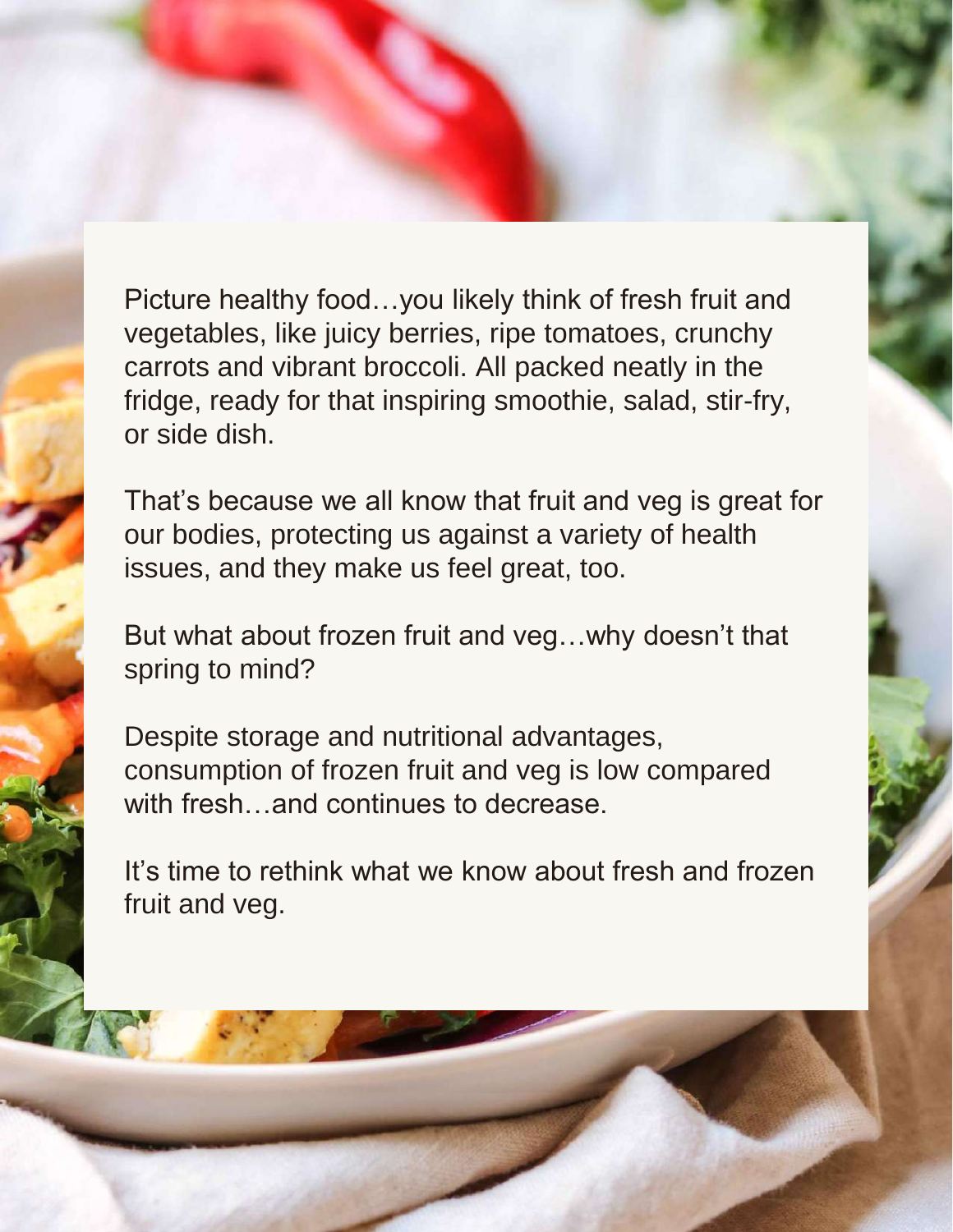## The Science



Research into 'Antioxidants in Fresh and Frozen Fruit and Vegetables' by University of Chester and Leatherhead Food Research found that 66% of cases show a loss of antioxidants in fresh fruit and veg, such as polyphenols, vitamin C, beta carotene and lutein, compared to frozen.

Generally fruit and veg are over 90% water. Meaning that after harvest, the produce shows accelerated respiration, causing moisture loss, increasing the rate of spoilage.

So after they are picked, packed and transported, they continue to lose many of their nutrients in long distance travel and storage, before they reach the supermarket, and eventually your plate.



### Fresh Frozen

Research from the University of Georgia also found that frozen produce retained more nutrients, than fresh produce.

This is because blanching and then freezing or snap freezing fruit and veg, moments after harvest, puts the process of naturally occurring enzymes on hold – which would normally lead to spoiling locking in higher levels of vitamins and antioxidants, than 'fresh' varieties.

Vitamin C is the least stable nutrient, degrading immediately after harvest. In a study of fresh green peas, they lost up to 51% during the first 24-48 hours, and will continue to degrade steadily. While prolonged storage (one year) at -18 to -20 degrees can average 20-50% loss.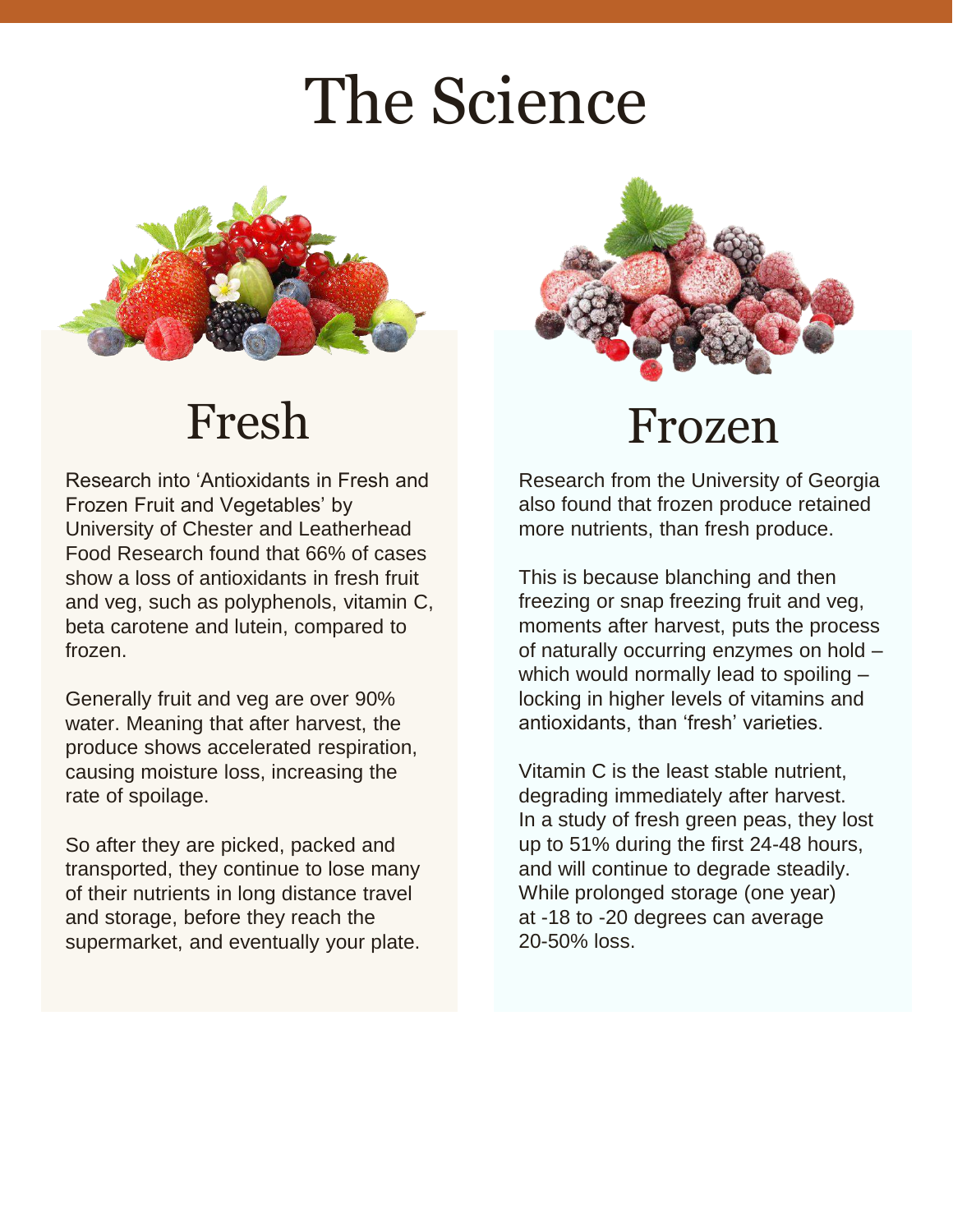## The Benefits





There is no denying that fresh fruit and veg are more visually appealing, and often taste better than frozen varieties.

Minimal preparation and the ability to be eaten raw plays a huge role in the amount we consume, directly impacting our positive choices around eating more of the 'good stuff'.

Sourcing local or regional produce can reduce time spent in storage, which will pump up the flavour and vitamin count.

### Fresh Frozen

Nutrient dense frozen produce are often budget friendly, require zero preparation and quick to cook, and you can store them for months in the freezer.

They give you an opportunity to eat fruit and veg that might be out of season or unavailable locally.

They can be a time-saver solution for an 'antioxidant rich' morning smoothie or 'quick fix' stir-fry in the evening.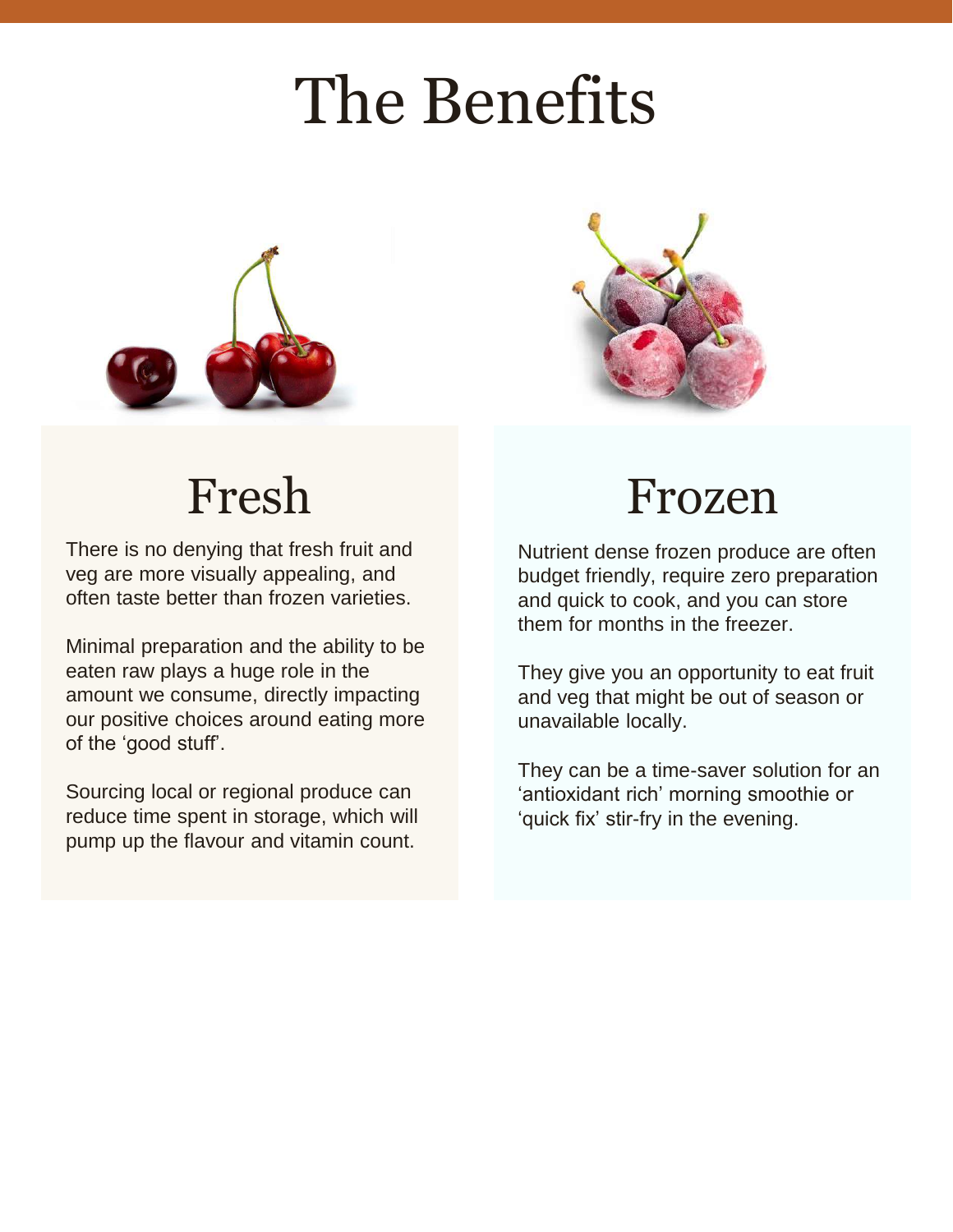# Pro Tips



To keep your veg fresher for longer in the fridge, try storing it on a separate shelf away from fruit, to decrease the rate of spoilage.



For salad, explore hyper-nutrient leafy greens like rocket (arugula), romaine lettuce, chicory and watercress. Adding additional fresh herbs, like parsley and coriander (cilantro) will help boost flavour and increase nutrients.



For veg, steaming is a great option to help keep essential nutrients and vitamins. If you don't have a steamer, try this DIY version: fill a medium pot with 1/2 inch of water, place three golf ball–sized balls of aluminium foil on the bottom, rest a heat-proof plate on top of the foil balls, cover the pot, and bring the water to a boil. Add vegetables to the plate, cover, and steam until tender.



While heating veg destroys some nutrients, it can make it easier for your body to absorb others, and taste great. So don't be afraid to mix-it-up between raw, steaming, blanching and roasting.

### Fresh Frozen



Always read the label on frozen fruit and veg packaging, some may contain unnecessary added sugar or salt.



Hot water is the vegetable's worst enemy, so avoid excessive boiling. It causes nutrients to 'bleed' into the water. Instead, blanch them to preserve natures goodness. Remember, frozen veg is already blanched, so it doesn't take long to prepare.

**How to blanch:** Bring a pot of water to the boil (with a pinch of salt). Throw in your veg. Keep checking until defrosted and tender (only a few minutes), then immediately transfer to ice water and drain (pat dry if required).

For frozen peas, simply run them under warm water until completely thawed. This helps keep them firm and delicious.



To maximise freezer space, try and get bagged fruit or veg instead of boxed. This will also minimise packaging waste.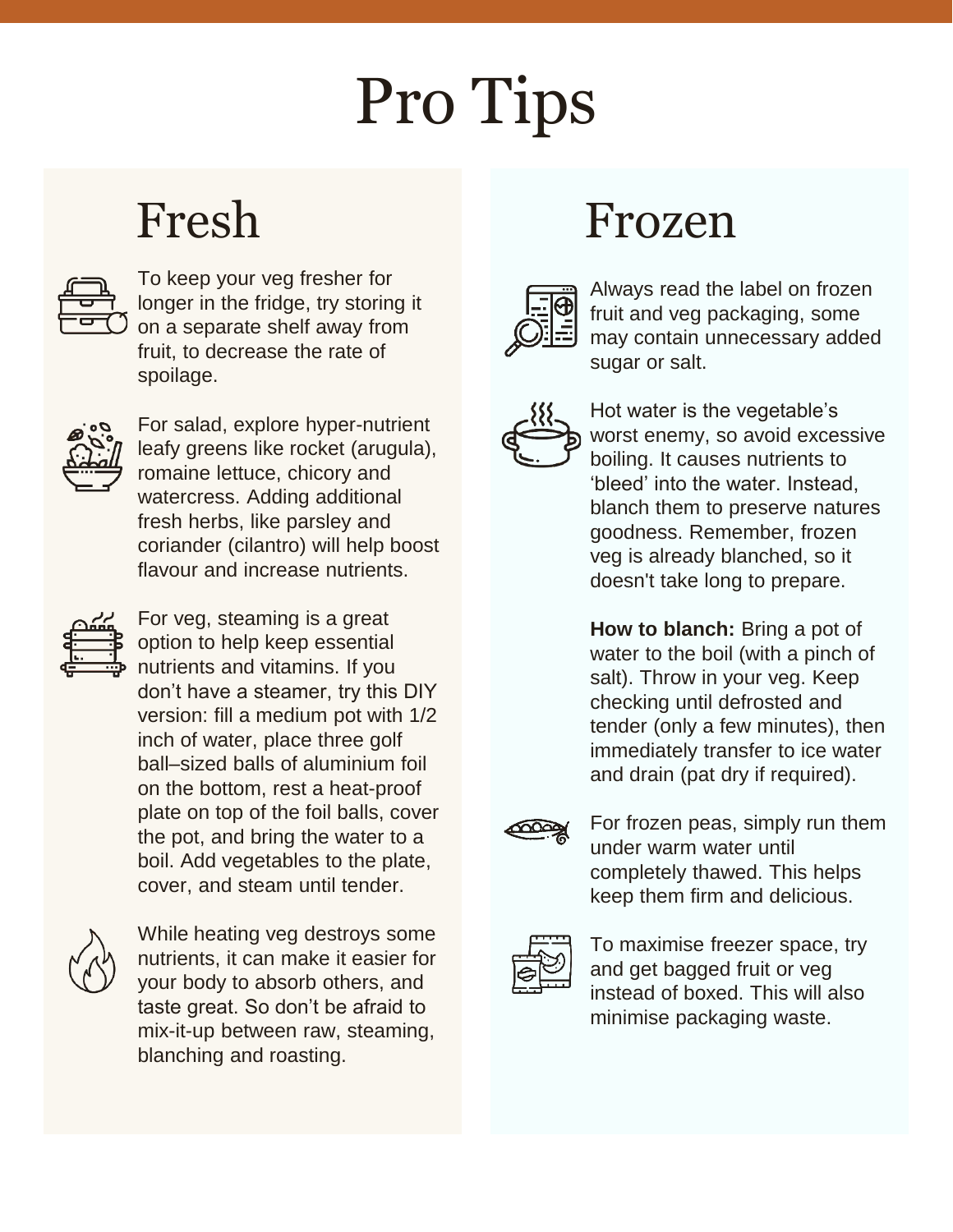# The Winner: Draw!

Research into the nutrient content of eight common fruits and veg, at several different seasonal points over a 2 year period – split into fresh, fresh-stored (fridge) and frozen – found no significant difference in the nutrient content. The most important aspect for both fresh and frozen is to look at the overall quality of the original harvest, and ensuring no added ingredients or added preservatives are present, which is where organic and local produce can help.

Organic produce has been proven to contain similar amounts of nutrients as non organic produce…However, the key benefit is fewer pesticides, no genetically modified components and no synthetic chemicals…linking demonstrable health benefits with organic food consumption.

In summary, don't be afraid of frozen fruit and veg, which have lots of great benefits that make them an excellent addition to your shopping list. All fruit and veg is great for our bodies, and are the healthiest foods available for us to eat.

Get your 5-a-day by combining fruit and veg from organic, local, regional, supermarket, farmers market, fresh, and frozen sources…depending on where you are at on your journey and budget.